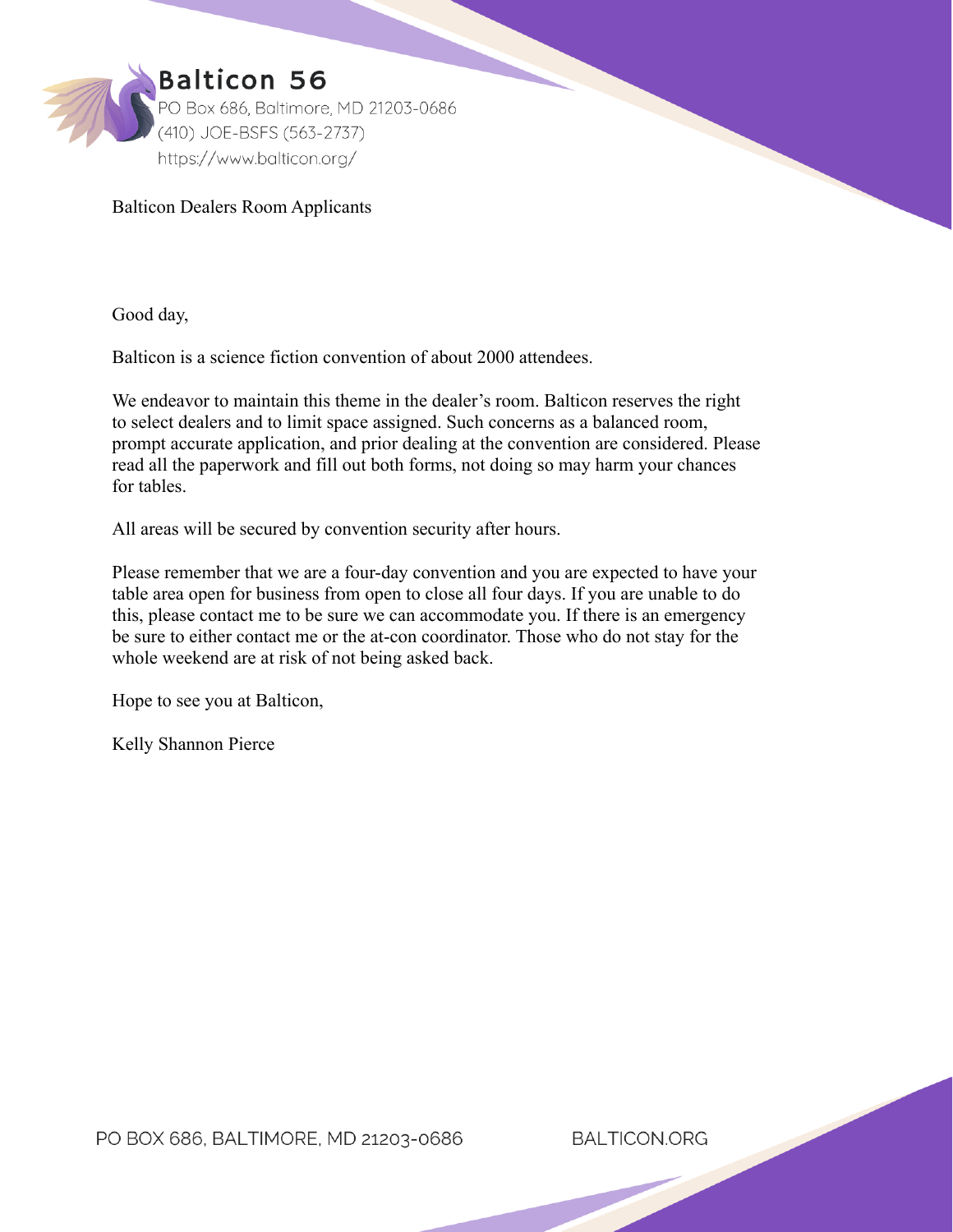

### **Balticon Dealers Room Information:**

1. Table information:

a. Space costs \$185 for each 6-foot by 6-foot area. Limited 10-foot by 10-foot area available for \$300.

b. Complimentary memberships are included with each space (1 per space). If you are a program participant or BSFS member please give another name for the dealer badge that comes with the space. All memberships require proof of Covid 19 vaccine.

2. Dealers and their help must have memberships to Balticon 56. Additional purchased memberships now have 2 levels \$55 Adult (26+) and \$28 Young Adults (13-25). Memberships have to be paid before the conventions to get the discount.

3. Decisions will be made by March 31 of 2022. (This means I need your paperwork and check/payment arrangement before March 31, 2022, any received late may be assigned if space is available.)

4. No request will be considered without a description of merchandise to be sold.

5. If you have special requests i.e., wall space, electric, next to someone, let us know and we will try, no promises.

6. There will be no subletting or resale of spaces without permission from the dealers' room coordinator.

- 7. Children should have an alternate area to go to should they become a problem.
- 8. Rules for Balticon dealers:
	- a. NOTHING is allowed to be hung from or leaned against the walls.
	- b. NOTHING is allowed to be in the aisles. (THIS INCLUDES CHAIRS!)
	- c. No sound-making devices (use headphones).
	- d. No open flames, this includes candles, oil lamps, and incense.
	- e. Weapons must be wrapped upon sale.

Checks will be cashed only if you are accepted. If you prefer to pay online please email me the application to [Dealers@Balticon.org](mailto:Dealers@Balticon.org). If your reservation is not accepted, your check will be returned. If you have not heard back one way or the other by March 31, something has gone astray, and you should contact me (Kelly Shannon Pierce).

#### **Dealer room hours:**

|                 | Setup             | Open        |
|-----------------|-------------------|-------------|
| Friday          | 10am to 2pm       | 2pm to 7pm  |
| <b>Saturday</b> | 9am to 10am       | 10am to 7pm |
| <b>Sunday</b>   | $9:30$ am to 10am | 10am to 7pm |
| Monday          | $9:30$ am to 10am | 10am to 2pm |

We need to be clear of the room by 6pm on Monday. There will be a set-up and breakdown information will be given before and during the convention.

> Balticon Dealers Kelly Shannon Pierce Phone: 443-388-3025 [Dealers@Balticon.org](mailto:Dealers@Balticon.org)

PO BOX 686, BALTIMORE, MD 21203-0686

**BALTICON.ORG**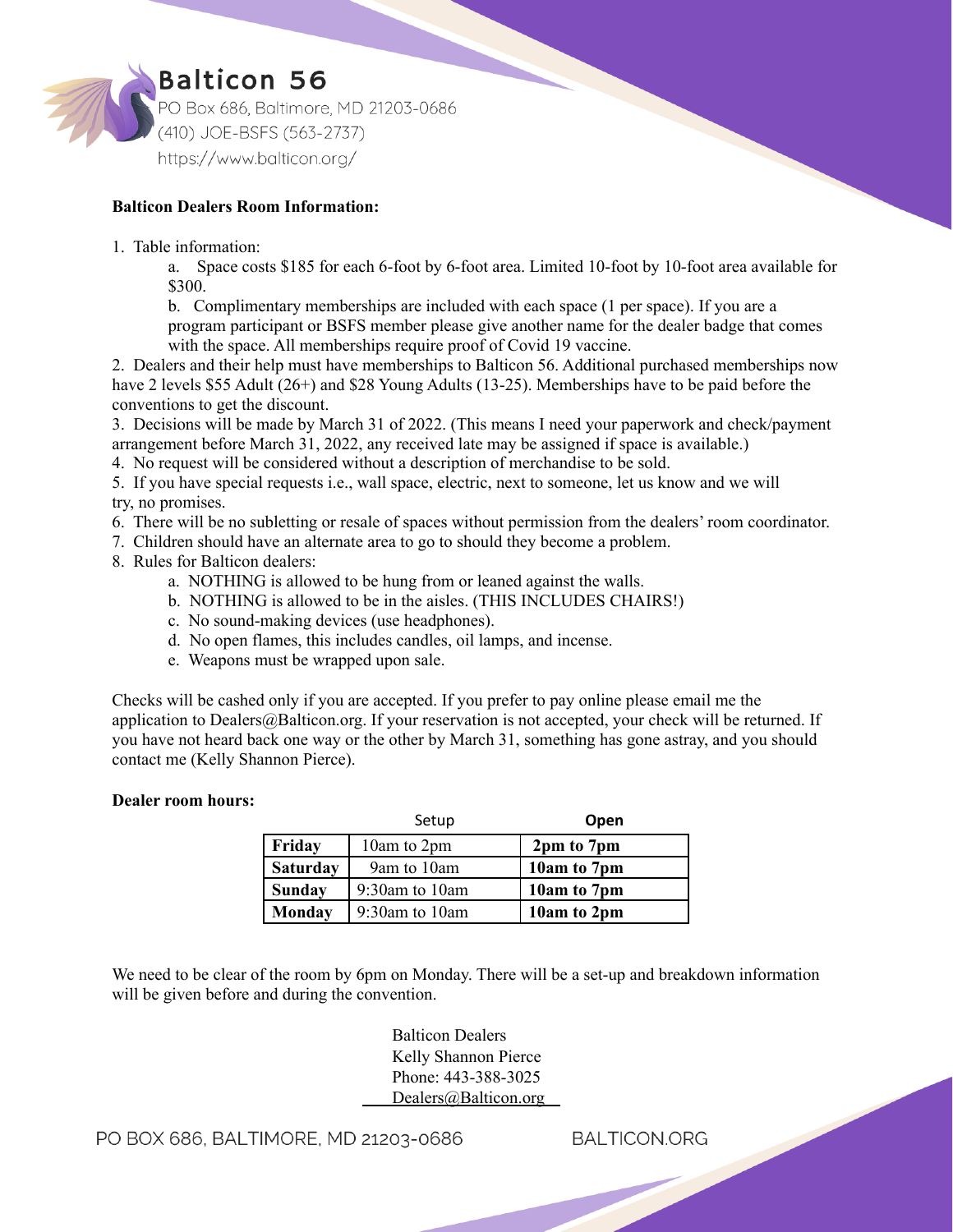

# **Balticon Dealer Request for Tables:**

Please print. If I cannot read it, you will not get spaces!

| Company name                                                                                                                                                                                                                                                                                                                                                                                                                                                    |                         |                                                                                                                   |  |
|-----------------------------------------------------------------------------------------------------------------------------------------------------------------------------------------------------------------------------------------------------------------------------------------------------------------------------------------------------------------------------------------------------------------------------------------------------------------|-------------------------|-------------------------------------------------------------------------------------------------------------------|--|
| Your name                                                                                                                                                                                                                                                                                                                                                                                                                                                       |                         |                                                                                                                   |  |
|                                                                                                                                                                                                                                                                                                                                                                                                                                                                 |                         |                                                                                                                   |  |
|                                                                                                                                                                                                                                                                                                                                                                                                                                                                 |                         |                                                                                                                   |  |
| Postal Code Phone Phone Phone Phone Phone Phone Phone Phone Phone Phone Phone Phone Phone Phone Phone Phone Phone Phone Phone Phone Phone Phone Phone Phone Phone Phone Phone Phone Phone Phone Phone Phone Phone Phone Phone<br>E-mail contract the contract of the contract of the contract of the contract of the contract of the contract of the contract of the contract of the contract of the contract of the contract of the contract of the contract o |                         |                                                                                                                   |  |
|                                                                                                                                                                                                                                                                                                                                                                                                                                                                 |                         |                                                                                                                   |  |
|                                                                                                                                                                                                                                                                                                                                                                                                                                                                 |                         |                                                                                                                   |  |
| Maryland Retail Sales Tax $\#$<br>(If you have one. If you do not, Balticon will get you a temporary for you.)                                                                                                                                                                                                                                                                                                                                                  |                         |                                                                                                                   |  |
|                                                                                                                                                                                                                                                                                                                                                                                                                                                                 |                         |                                                                                                                   |  |
| Remember to pay with a separate check for additional spaces. If you prefer to pay online please email<br>me the application.                                                                                                                                                                                                                                                                                                                                    |                         |                                                                                                                   |  |
| Number of additional memberships _ \$55(adult) _\$28(young adult)                                                                                                                                                                                                                                                                                                                                                                                               |                         |                                                                                                                   |  |
| Total amount enclosed \$                                                                                                                                                                                                                                                                                                                                                                                                                                        |                         |                                                                                                                   |  |
| Type of merchandise to be sold. Photos are encouraged. List in approximate percentages (i.e. 20% new books,<br>10% used books)                                                                                                                                                                                                                                                                                                                                  |                         |                                                                                                                   |  |
| Special requests. No guarantee, but we will try: Electric Wall No table in space                                                                                                                                                                                                                                                                                                                                                                                |                         |                                                                                                                   |  |
|                                                                                                                                                                                                                                                                                                                                                                                                                                                                 |                         |                                                                                                                   |  |
|                                                                                                                                                                                                                                                                                                                                                                                                                                                                 | <b>Balticon Dealers</b> | Return this form and your check to:<br>C/O Kelly Shannon Pierce<br>1240 Maiden Choice Lane<br>Baltimore, MD 21229 |  |

PO BOX 686, BALTIMORE, MD 21203-0686

**BALTICON.ORG**